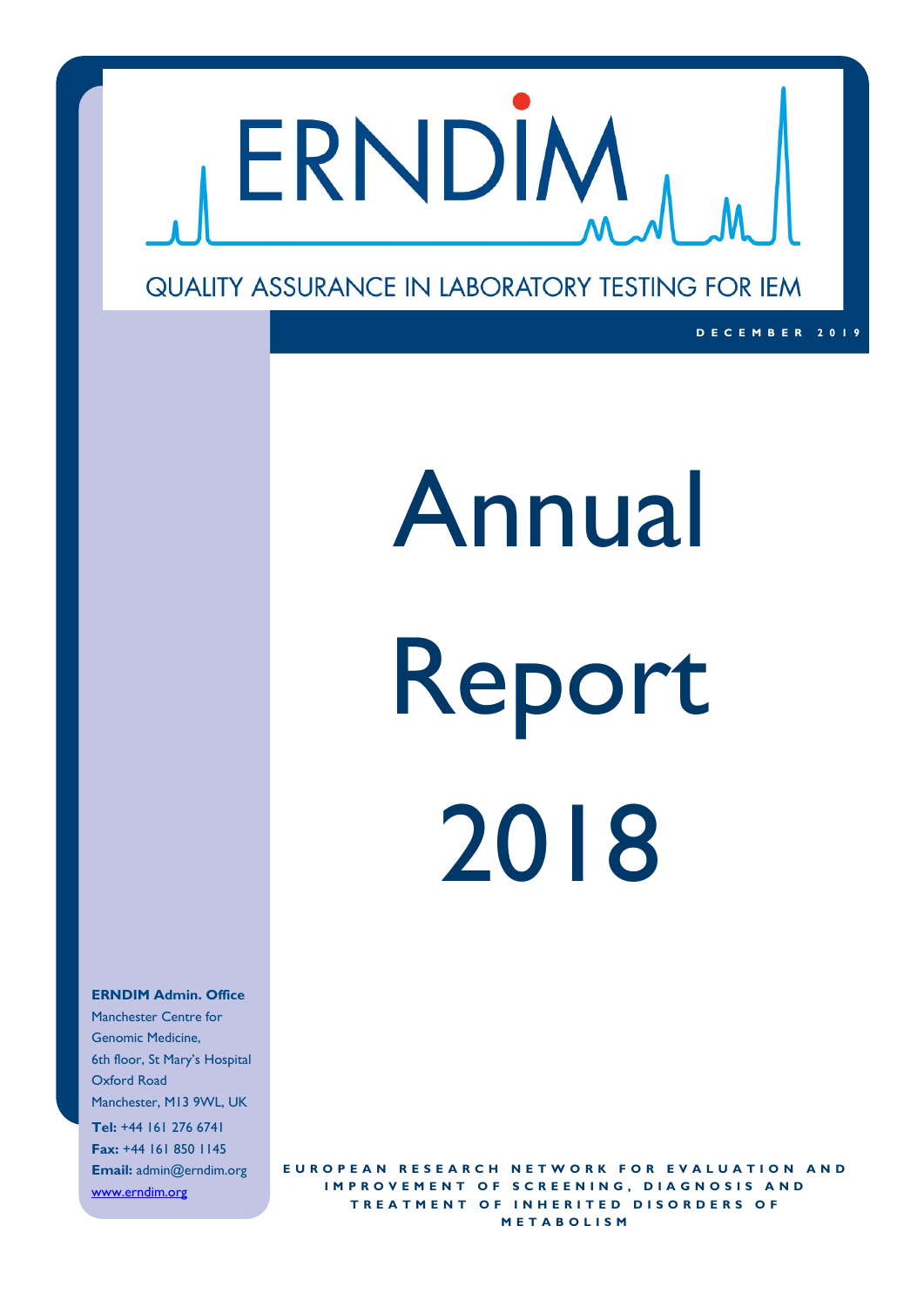#### **P A G E 2**

## Chair's Introduction

It is a pleasure to present to you the 2018 ERNDIM Annual Report, providing an overview of ERNDIM activities, overall features and results of EQA schemes as well as finance information.

ERNDIM is an international organisation aiming at consensus between European Biochemical Genetics Centres on reliable and standardised procedures for diagnosis, treatment and monitoring of inherited metabolic diseases. This is achieved through provision of quality control schemes operated according to accepted norms and on a global scale. We also provide education through meetings and provision of relevant documentation such as recommended operating procedures and annual reports of schemes on the internet. In

addition, we supply control and reference materials in conjunction with our partner organisation, MCA laboratory.

The ERNDIM Foundation was formally registered on September 5th 1994, at the Dutch Chamber of Commerce in Maastricht, and EQA schemes were operated for Quantitative Amino Acids, Organic Acids and Special Metabolite Assays, in addition to an interpretative scheme for Organic Acids.

Since these early years much progress has been made and ERNDIM has evolved into an organisation with professional governance and strong increases in the number of EQA schemes, and number of participating laboratories.



**Dr George Ruijter, Chair, Executive Committee**

#### *ERNDIM 2018*

*...an organisation with professional governance & strong increases in the number of EQA schemes, and number of participating laboratories...*



## 2018 Activities

ERNDIM continues to grow and in 2018 we again saw an increase in the number of registered laboratories.

We maintain a strong European basis with 61% of participating laboratories in 2018 (Figure 1) being European, however a significant number of participating laboratories now also come from Asia, North America, Oceania, South America and Africa (Figures 1 & 2).

We provided two pilot schemes in 2018. These are fully funded by ERNDIM during the pilot phase, i.e. free to participants. Surveys have shown that there is sufficient interest worldwide to make the schemes viable . The 2018 pilots were: Cognitive Amino Acids and Special Assays in dried blood spots (DBS).

The results submission websites for the Qualitative Organic Acids and Acylcarnitines in DBS schemes were successfully launched in 2018.

The changes made to the EQA calendar in 2018 allowed the 2018 certificates to be published in April 2019. While this was slightly later than planned it was still earlier than for the 2017



**Figure 1:** Number of registered laboratories in 2018, by continent

certificates which were published in May 2018.

The ERNDIM participant meeting was held in September 2018 in Athens, Greece and was well received and attended. The presentations from the 2018 ERNDIM Participant meeting can be found on www.erndim.org under 'Meetings'.

ERNDIM collaborated with the Education and Training Committee (ETAC) of SSIEM to provide the 2018 Academy training course which was held in April in Slough, United Kingdom.

SSIEM continued to fund a full time Scientific Administrator post in the Administration Office ERNDIM is extremely grateful to SSIEM for this funding which is helping to speed up our slow, but steady, progress towards applying for accreditation.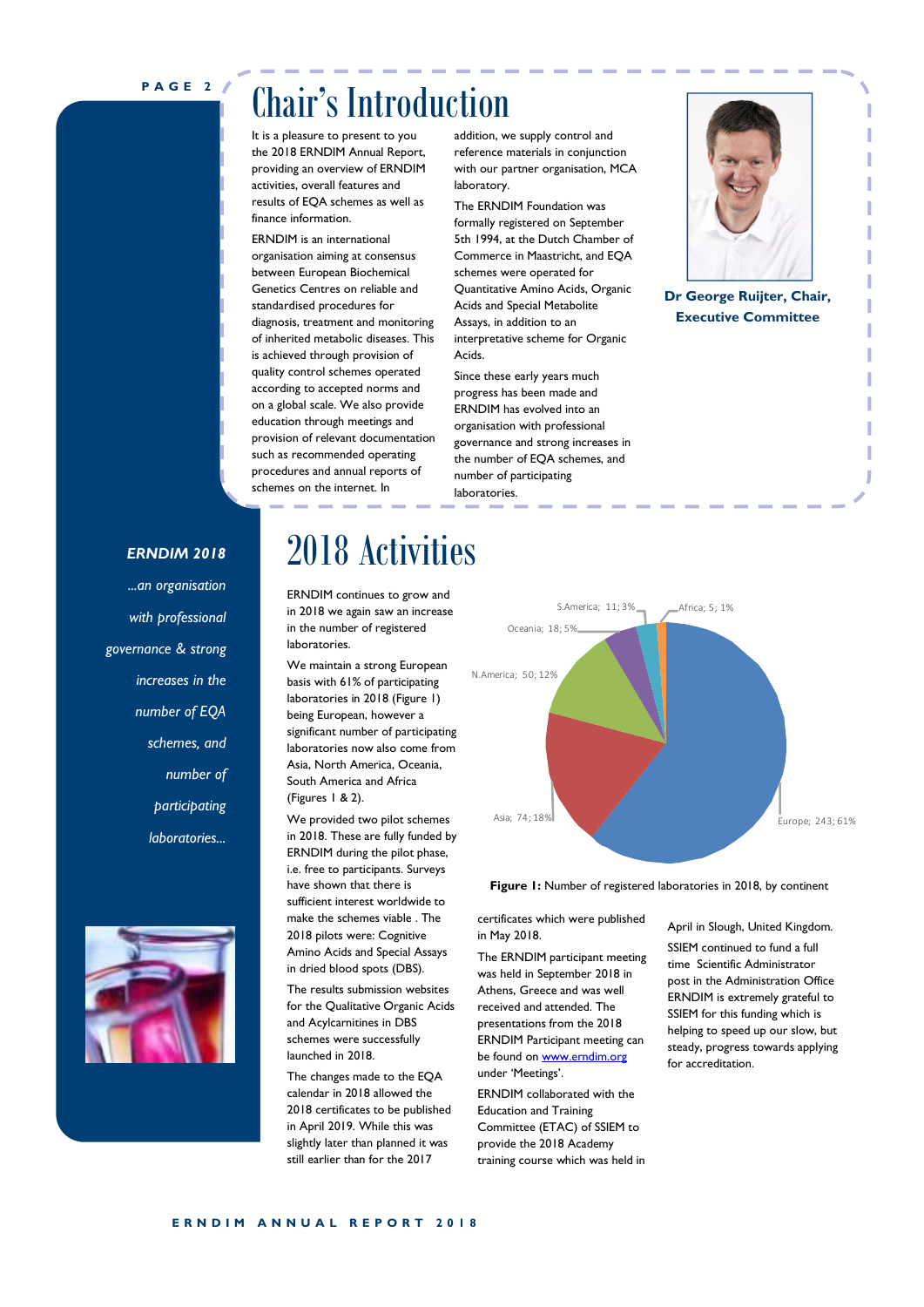## 2018 Activities *(continued)*





**Figure 2:** Number of participants per country

## Finance Summary

Figures 3 and 4 are summaries of our 2018 income and expenditure . The main source of our income was the EQA scheme fees paid by participants however, we also receive significant support from SSIEM for staff costs (included under 'Admin' in Figure 3).

As would be expected our major expense is the provision of the EQA schemes, which in 2018 made up 69% of our expenditure; while Administration (staff costs, office consumables etc.) and Meetings, respectively, accounted for 23% and 5% of our expenditure.

#### *ERNDIM 2018*

*...our major* 



**Figure 3:** Summary of 2018 income

# 2019-20 plans

#### EQA Calendar

We are continuing to make changes to the EQA scheme calendar to allow the scheme results to be finalised within the scheme year, with the aim of allowing certificates of participation to be published in the first quarter of the next year, which we know would be welcomed by many participants.

#### Sample Dispatch

The 2019 DPT,**†** QLOU**†** and ACDB**†**

samples were combined into one sample dispatch by CSCQ. This will improve service to participants by making it easier to track which samples have been received and reduce costs for ERNDIM.

#### Results websites

Online submission for the CDG**†** scheme launched for the first 2019 submission round.

#### Evaluation & Scoring

Scored interpretative elements for the CWBC**†** , NCSF**†** , PTU**†** and LEFB**†** schemes will be piloted.

#### Pilot schemes

**Figure 4:** Summary of 2018 expenditure

The Cognitive Amino Acids pilot scheme has continued in 2019.



**†** = see Appendix (page 8) for full EQA scheme names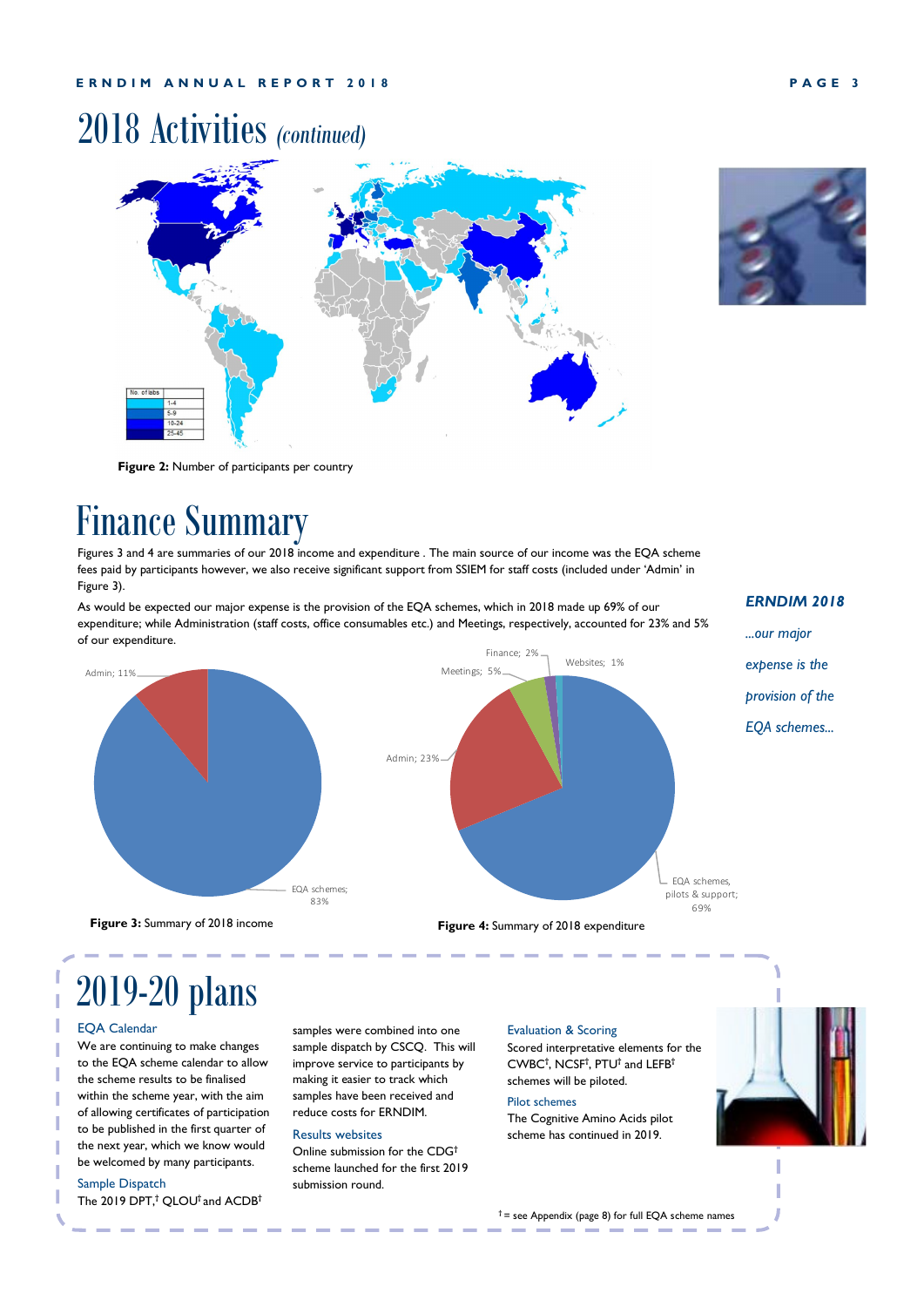**P A G E 4**

EQA Registrations

In 2018 401 laboratories, from 60 countries participated in the 15 EQA schemes that we offered, with 1788 individual scheme registrations. ERNDIM received 627 registrations for qualitative schemes in 2018 (an increase of 6 [+1.0%] compared to 2017) and 1161 registrations for quantitative schemes (an increase of 30 [+2.7%] compared to 2017) . Overall, registrations increased by 2.1% compared to 2017 (Figure 5) with twelve of the fifteen EQA schemes having an increase in registrations compared to 2017 (see Table 1).



**Figure 5:** Total EQA scheme registrations by year (and % increase compared to previous year)

| Table 1: 2018 Registrations per scheme |                    |          |  |  |  |  |  |  |  |  |
|----------------------------------------|--------------------|----------|--|--|--|--|--|--|--|--|
|                                        | Difference to 2017 |          |  |  |  |  |  |  |  |  |
| registrations                          | No.                | %        |  |  |  |  |  |  |  |  |
| 127                                    | $+4$               | $+3.3%$  |  |  |  |  |  |  |  |  |
| 102                                    | $+14$              | $+15.9%$ |  |  |  |  |  |  |  |  |
| 68                                     | $+2$               | $+3.3%$  |  |  |  |  |  |  |  |  |
| 37                                     | 0                  | 0.0%     |  |  |  |  |  |  |  |  |
| 110                                    | $+ $               | $+0.9%$  |  |  |  |  |  |  |  |  |
| 76                                     | $+ $               | $+1.3%$  |  |  |  |  |  |  |  |  |
| 31                                     | $+2$               | $+6.9%$  |  |  |  |  |  |  |  |  |
| 33                                     | $+3$               | $+10.0%$ |  |  |  |  |  |  |  |  |
| 54                                     | $+3$               | $+6.9%$  |  |  |  |  |  |  |  |  |
| 221                                    | $+1$               | $+0.5$   |  |  |  |  |  |  |  |  |
| 268                                    | $+2$               | $+0.8%$  |  |  |  |  |  |  |  |  |
| 127                                    | $+1$               | $+0.8%$  |  |  |  |  |  |  |  |  |
| 247                                    | $-2$               | $-0.8%$  |  |  |  |  |  |  |  |  |
| 186                                    | $+6$               | $+3.3%$  |  |  |  |  |  |  |  |  |
| 101                                    | $-2$               | $-1.9%$  |  |  |  |  |  |  |  |  |
| 1788                                   | $+36$              | $+2.1%$  |  |  |  |  |  |  |  |  |
|                                        | No. of 2018        |          |  |  |  |  |  |  |  |  |

Laboratories from 60 countries registered for the 2018 EQA schemes (Figure 6). For just under half these countries (29/60) only 1-2 laboratories were registered with ERNDIM (= 37 participants; 9.2%) While over 36% of participants (=146 participants) came from one of 4 countries (UK, France, USA and Germany).

#### Pilot Schemes

In 2018 there were 2 pilot schemes running: Cognitive Amino Acids (CAA, 53 participants from 8 countries) and Special Assays in DBS (SADB, 93 participants from 30 countries). For the CAA pilot all but one participant were European laboratories while for the SADB pilot 42.4% of participating laboratories were from outside of Europe.

*15 EQA schemes 401 labs*

*ERNDIM 2018*

*60 countries*

*1788 registrations*





#### **†** = see Appendix (page 8) for full EQA scheme names

**ERNDIM ANNUAL REPORT 2018**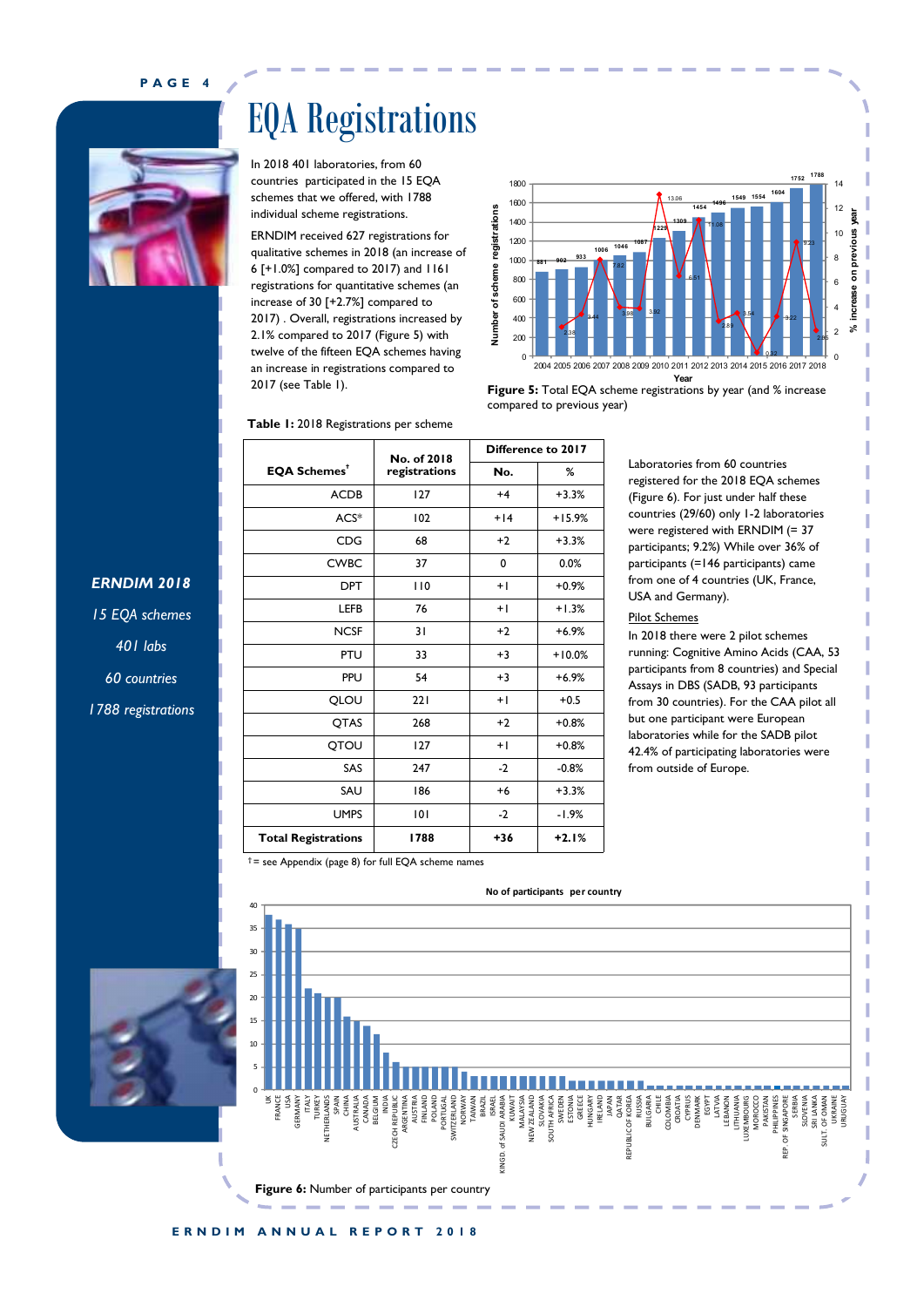## EQA Samples

Across all the 2018 EQA schemes we used 161 different EQA samples and 14,869 aliquots were prepared by the scheme organisers.

The main source of materials used for the 2018 EQA schemes were samples of patient urine collected by the Scientific Advisor/scheme organiser (57/161 samples).

A total of 13 samples used in the 2018 schemes were donated by participating laboratories (DPT**†** = 7, UMPS**†** = 4, QLOU**†** = 2, ACDB**†** = 1) and a patient organisation (1 sample used in the DPT scheme).

We would like to thank all the individual laboratories that donated patient samples and also the Dutch Patient Association, VKS for their help.

Information on the types of donated samples that are useful to ERNDIM can be found on www.erndim.org under EQA schemes. Discounts on scheme fees are offered to participating labs that donate samples; for more information contact admin@erndim.org.

If your laboratory has a sample you think might be useful to one of the ERNDIM EQA schemes please contact admin@erndim.org.

**†** = see Appendix (page 8) for full EQA scheme names



**Figure 7:** Materials used as EQA materials in 2018 schemes *[SA = Scientific Advisor; SO = Scheme Organiser]*

## Extra sample requests

We received 87 requests for extra material for the 2018 schemes, from 62 laboratories (15.5% of all labs).

The main reasons for the requests were: the sample parcel not being received (21 requests; 5.2% of all labs); labs wishing to test/validate a new method**\*** (21 requests, 5.2% of all labs); vials broken/leaked in transit (16 requests; 4.0% of all labs); labs requesting extra material to reanalyse (10 requests; 2.5% of all labs); and lab errors (8 requests; 2.0% of all labs) which together made up over 87% of all requests for extra material. *[ \* these requests are only fulfilled after the last submission deadline in the scheme year]*

It should be noted that a almost a quarter of all requests were for samples to help with testing or validating a new method. Where this leads to a publication, labs should ask ERNDIM for consent (admin@erndim.org) for the use of the data from ERNDIM samples and ERNDIM should be acknowledged in the publication.

For the CDG and UMPS schemes, some laboratories require a larger sample volume due to their analysis method. For the CDG scheme, 22 labs (33% of scheme participants) requested extra sample volume due to their analysis method and were sent a total of 30 extra set of samples at a reduced fee. For the Urine MPS scheme 1 lab (1% of scheme participants) requested extra sample volume and was sent 1 extra set of samples at a reduced fee.

**Table 2:** Requests for extra 2018 EQA samples

| <b>EQA</b>              | No. of extra       | % of labs  |  |  |  |  |
|-------------------------|--------------------|------------|--|--|--|--|
| $S$ chemes <sup>†</sup> | materials requests | registered |  |  |  |  |
| <b>ACDB</b>             | 8                  | 6.3%       |  |  |  |  |
| <b>ACS</b>              | 5                  | 4.9%       |  |  |  |  |
| <b>CDG</b>              | 2                  | 3.0%       |  |  |  |  |
| <b>CWBC</b>             | 3                  | 8.1%       |  |  |  |  |
| <b>DPT</b>              | ı                  | 0.9%       |  |  |  |  |
| LEFB                    | 4                  | 5.5%       |  |  |  |  |
| <b>NSCF</b>             | 5                  | 16.1%      |  |  |  |  |
| <b>PTU</b>              | 3                  | 3.7%       |  |  |  |  |
| <b>PPU</b>              | $\mathbf{2}$       | 9.4%       |  |  |  |  |
| QLOU                    | 4                  | 1.8%       |  |  |  |  |
| QTAS                    | П                  | 4.2%       |  |  |  |  |
| QTOU                    | 7                  | 5.6%       |  |  |  |  |
| SAS                     | 19                 | 8.2%       |  |  |  |  |
| SAU                     | 9                  | 5.1%       |  |  |  |  |
| <b>UMPS</b>             | 4                  | 4.0%       |  |  |  |  |
| All requests            | 87                 | 21.7%      |  |  |  |  |

**†** = see Appendix (page 8) for full EQA scheme names

#### *ERNDIM 2018*

*...161 different* 

*EQA samples and* 

*over 14,869* 

*aliquots were* 

*prepared...*

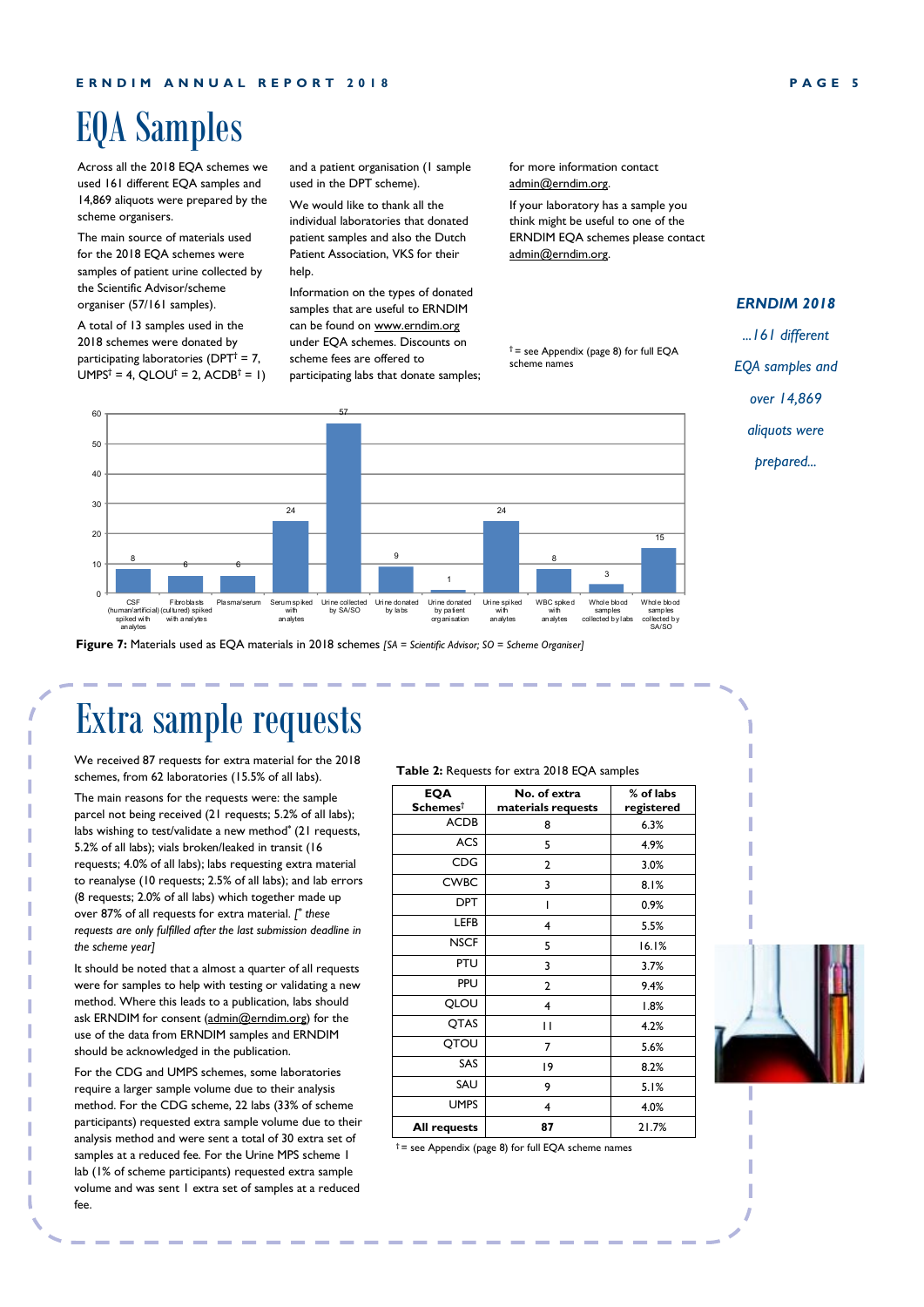#### **P A G E 6**



## Reporting Compliance Rates

Overall reporting compliance rates in 2018 were good, with 95% of results being submitted on time (Table 3), 1.1% of results were submitted after the submission deadlines (compared to 1.7% in 2017) & 4.0% of results were not submitted at all (compared to 4.4% in 2017).

The percentage of results submitted on time was 90% or above for all 2018 schemes, with 7 schemes have compliance rates above 95% The lowest reporting compliance rates were for the LEFB**†** (90.0%) and ACDB**†** (90.7%).

| <b>Table 3:</b> Reporting compliance rates for 2018 EQA schemes |  |  |  |  |
|-----------------------------------------------------------------|--|--|--|--|
|-----------------------------------------------------------------|--|--|--|--|

| <b>EQA Schemes</b> <sup>+</sup> | No of<br>registered<br>labs | % Results<br>submitted<br>on time | <b>EQA Schemes<sup>t</sup></b> | No of<br>registered<br>labs | % Results<br>submitted<br>on time |
|---------------------------------|-----------------------------|-----------------------------------|--------------------------------|-----------------------------|-----------------------------------|
| <b>ALL SCHEMES</b>              | 401                         | 94.8%                             | PTU                            | 32                          | 93.8%                             |
| <b>ACDB</b>                     | 126                         | 90.7%                             | PPU                            | 54                          | 95.8%                             |
| <b>ACS</b>                      | 102                         | 91.2%                             | QLOU                           | 218                         | 95.2%                             |
| <b>CDG</b>                      | 67                          | 92.8%                             | QTAS                           | 264                         | 94.6%                             |
| <b>CWBC</b>                     | 37                          | 98.6%                             | <b>OTOU</b>                    | 126                         | 94.1%                             |
| <b>DPT</b>                      | 110                         | 98.9%                             | SAS                            | 233                         | 95.9%                             |
| <b>LEFB</b>                     | 73                          | 90.0%                             | SAU                            | 177                         | 96.5%                             |
| <b>NCSF</b>                     | 31                          | 99.2%                             | <b>UMPS</b>                    | 100                         | 94.5%                             |

**†** = see Appendix (page 8) for full EQA scheme names

#### *ERNDIM 2018*

*...95% of results were submitted on time...*

## Participations

Non- & Partial Submitters 330 labs (82.3%) participated in all their registered schemes, with an additional 56 labs (14.0%) participating in at least one scheme. 13 labs (3.2%) did not participate in any schemes (10  $\text{labs} = 1-2 \text{ schemes}; 1 \text{ lab} = 3$ schemes; I lab = 4 schemes; I lab = 5 schemes); while 2 labs were Educational Participants in all the schemes they registered for. All non- and partial submitters are sent a letter asking for the reason for the non-submission of results and offering advice and support if needed.

#### Educational Participants**\*** (EP) 15 labs registered as EP. 11 labs were EPs in 1 scheme each and 4 labs were EPs in 2 schemes.

Any labs registered as an EP for only some of the analytes in a Quantitative scheme (= 0 labs for 2018) would not be included in Figure 8 as their performance would be assessed for the remaining analytes.

**\*** = Labs can only apply for EP they are not offering a clinical service for the relevant analyte or test and acceptance is dependent on the approval of the appropriate Scientific Advisor,

#### Withdrawn labs

Five labs withdrew from one 2018 EQA scheme each (= 5 EQA registrations, 0.3% of all registrations): 1 lab was no longer offering a service, 3 labs had technical issues, and 1 lab withdrew from the UMPS**†** scheme and registered for the SAU**†** instead.





Figure 8: Non-submitters etc. per EQA scheme [<sup>†</sup> see Appendix (page 8) for full EQA scheme names and full scheme results]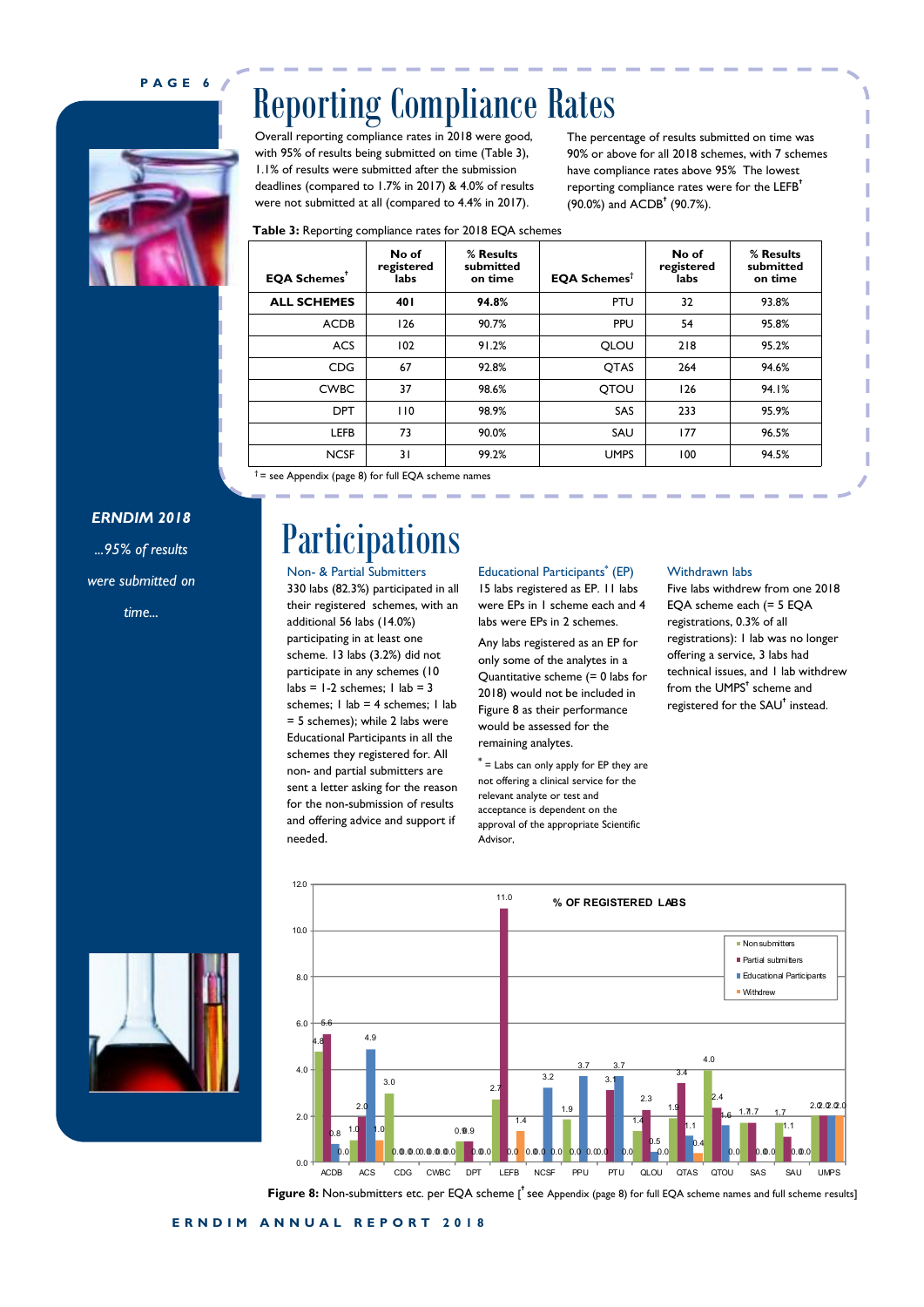## Performance

Performances in all the ERNDIM EQA schemes are reviewed and agreed at meetings of the Scientific Advisory Board (SAB) which includes the Scientific Advisors for all the full EQA and pilot schemes.

The full results for all the EQA schemes are given in Table 5 (page 8) but a summary is given in Figure 9 below.

#### Poor Performance

Of the 386 labs that participated in one or more 2018 EQA schemes, 82 labs (21.2% of participating labs) were classed as a poor performer

for score and/or critical error in one or more of the EQA schemes they participated in.

Twenty-four critical errors were agreed by the SAB for the 2018 schemes, which resulted in 17 additional instances of poor performance (i.e. poor performance for critical error only, see Table 5, page 8). The details of the agreed critical errors can be found on www.erndim.org under 'Reports.'

#### Satisfactory Performance

78.8% of participating labs (= 304/386) obtained satisfactory

performance in all of the EQA schemes they participated in (compared to 82.9% in the 2017 schemes).

The level of satisfactory performance in the 2018 schemes ranged from 84.3% (PPU**†** ) to 98.5% (CDG**†** ) with the overall level of satisfactory performance for all schemes being 93.6% (see Table 5, page 8) compared to 95.3% in 2017.

#### *ERNDIM 2018*

- *...78.8% of*
- *participating labs*
- *obtained*
- *satisfactory*
- *performance in*
- *all of the EQA*
- *schemes they*
- *participated in...*



Figure 9: Performance per EQA scheme ['see Appendix (page 8) for full EQA scheme names and full scheme results]

#### Persistent Poor Performance

Persistent Poor Performance (PPP) is defined as at least 2 years of poor performance in an EQA scheme within 3 participating years.

For 2016-2018, 25 labs had PPP (= 6.5% of participating labs) compared with 20 labs (5.2% of participating labs) for 2015-17.

Sixteen labs with PPP for 2016-2018

also had PPP for 2015-2017. Of these 16, 4 labs had poor performance in both 2016 & 2017 but were good performers in the 2018 schemes. Two of the labs with PPP in 2016-

2018 were PPP in more than one scheme (1 for 2 schemes & 1 for 3 schemes) and the remaining 23 labs only had PPP in one EQA scheme.

## Global Poor Performance

Global Poor Performance (GPP) is poor performance in more than one EQA scheme in one year.

In 2018, nineteen labs had poor performance in more than one EQA scheme  $(= 4.9\%$  of participating labs). This is higher than the rate of GPP in 2017 when 2.6% of participating labs had GPP (= 10/387).

Five of the labs with GPP in 2018 were poor performers in 2 separate EQA schemes, while the remaining 14 labs were poor performers in 3 separate schemes.

Four of the labs with GPP in 2018 also had GPP in 2017.

## Appeals

We received 3 appeals against classification as a poor performer in the 2018 schemes, compared to 7 appeal for the 2017 schemes.

One 2018 appeal was upheld (CDG**†** ) and the lab's performance was updated. The outcome of the successful appeal is included in the performance results in Figure 9 & Table 5 (page 8).

## Change Requests

Requests for scores to be adjusted which would not result in a change to a lab's performance are classed as 'Change Requests'.

In 2018 one 'change request' related to the CDG**†** scheme was received, which was upheld.